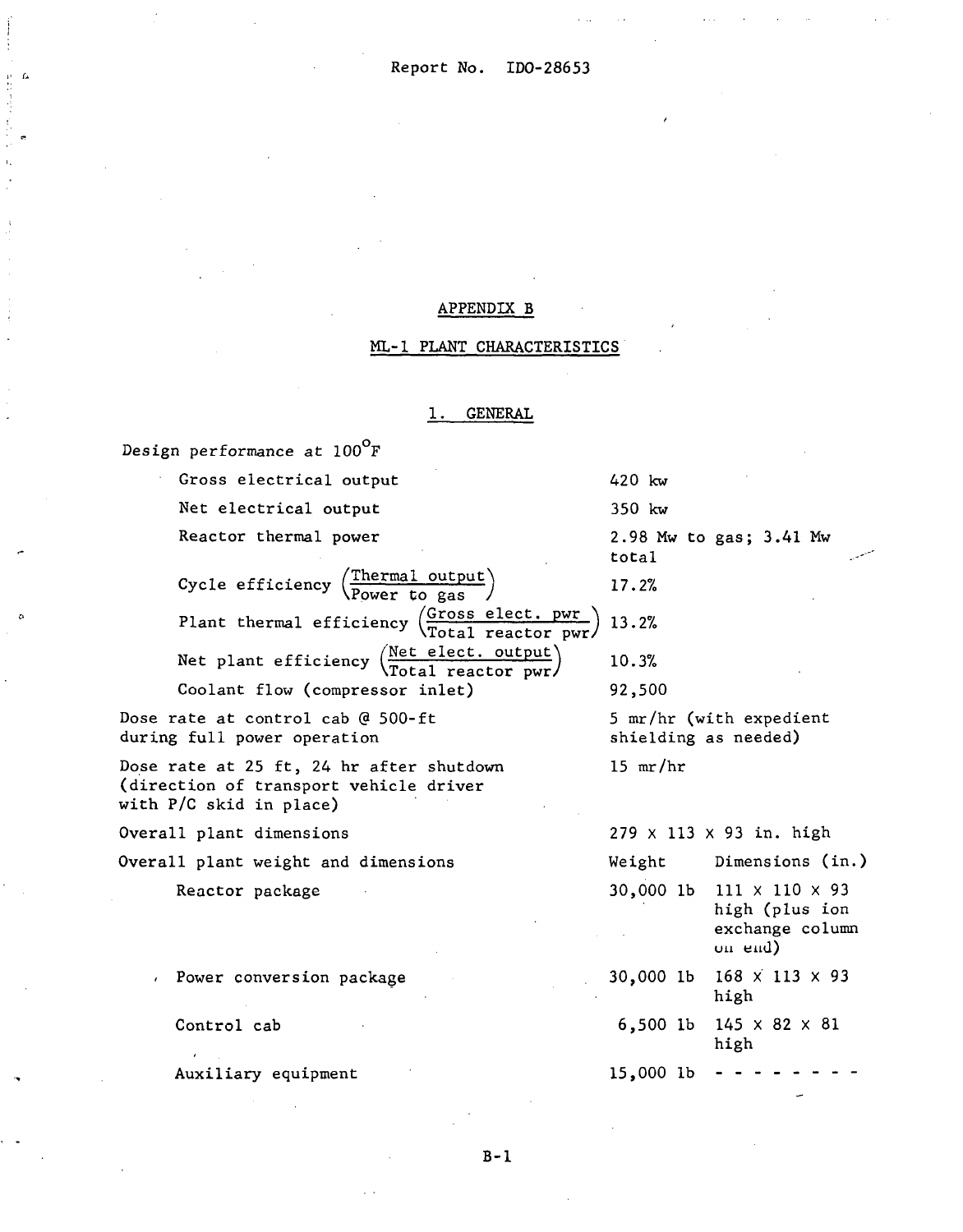Operating supplies (startup and 90 day operation): 2900 gal Demineralized water Nitrogen (with 0.5 vol% oxygen) 2400 scf 200 scf Oxygen 1200 lb Anhydrous boric acid  $(B_2O_3)$ 900 lb max. Mixed bed ion exchange resin 60 gal Lubricating oil **<sup>r</sup>**Filter elements 7 Plant startup time 12 hr Auxiliary power requirements Pre-startup 30 kw max. 75 kw rnax. Normal startup Normal shutdown 45 **kw** max., 3 **kw** ave Emergency shutdown None 36 kw max. Reactor drying 2. REACTOR THERMAL CHARACTERISTICS 700  $kw/ft^2$ Power density  $140,000$  Btu/hr/ft<sup>2</sup> Maximum heat flux 78,200 Btu/hr/ft<sup>2</sup> Average heat flux Maximum to average heat flux ratio Axial 1.41 1.27 Radial 2160°F (BeO-UO<sub>2</sub>)<br>2650°F (UO<sub>2</sub>) Maximum fuel center temperature (including hot spot factors)  $190^{\circ}$ F Maximum moderator temperature  $1500^{\circ}$ F Maximum surface temperature of fuel cladding (nominal, average)  $1650$ <sup>O</sup>F Maximum surface temperature of fuel cladding (including hot spot factors'), reference 3. REACTOR NUCLEAR CHARACTERISTICS **12**  Average thermal neutron flux (fuel) **13**  Average fast neutron flux (fuel)  $1.7 \times 10$  neut/cm<sup>2</sup>-sec Maximum to average thermal flux ratio 3.9 Hydrogen to U-235 atom ratio 40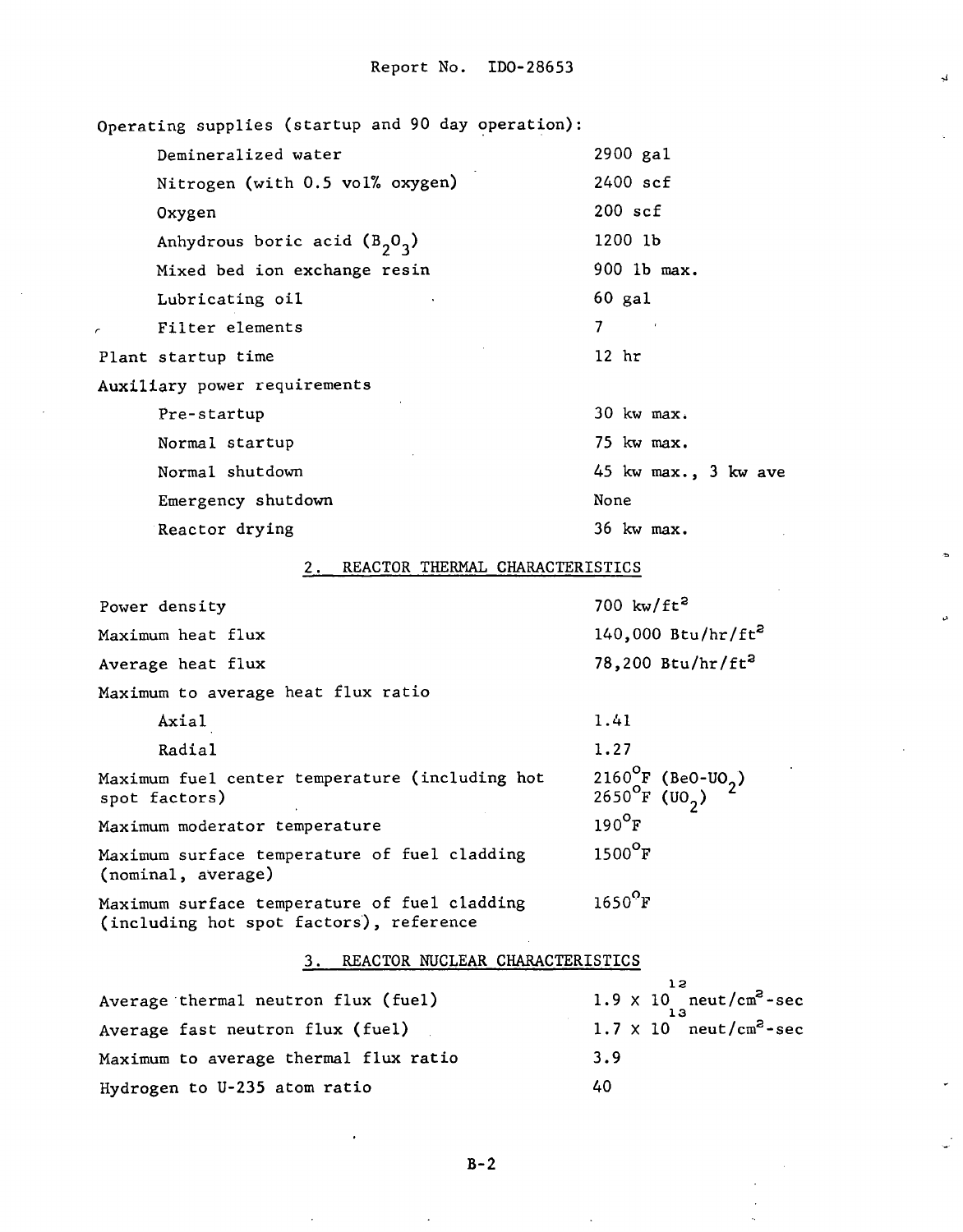| Core buckling*                                                                   | $0.0047 \text{ cm}^{-2}$      |
|----------------------------------------------------------------------------------|-------------------------------|
| Fermi age                                                                        | $60 \text{ cm}^2$             |
| Square of thermal diffusion length, L <sup>2</sup>                               | $2.05 \text{ cm}^2$           |
| Thermal utilization, f*                                                          | 0.66                          |
| Infinite multiplication factor, k                                                |                               |
| Without shims                                                                    | 1.54                          |
| With shims*                                                                      | 1.36                          |
| Neutron lifetime                                                                 | $1.9 \times 10^{-5}$ sec      |
| k <sub>eff</sub> , cold, clean core; no shims or<br>burnable poison              | 1.067                         |
| Operating k <sub>eff</sub> , cold, clean core, with shims<br>and burnable poison | 1.018                         |
| Core life, full power                                                            | 3000 hr min; 10,000 hr design |
| Burnup (U-235), average                                                          | 3.5% in 10,000 hr             |
| Maximum                                                                          | 6.5%                          |
| Prompt temperature coefficient, $\Delta K/K$ - <sup>O</sup> C                    |                               |
| at $0^{\circ}C$                                                                  | $+ 0.3 \times 10^{-6}$        |
| at $90^{\circ}$ C                                                                | $-0.5 \times 10^{-6}$         |

#### 4. REACTOR VESSEL

Materials

 $\alpha$ 

Tube sheet

Pressure tubes Source tube Gas ducts, plenums

Baffle

Outside diameter

Overall height

Pressure tube length

Design pressure Design temperature ure<br>ratur<br>—<br>tem r

Stainless Steel, Type 304, 2.94 in. thick

stainless Steel **,Type** 321

Stainless Steel, Type 321

Stainless Steels, Types 304-L, 321 and 347

Stainless Steel, Type 321; Tungsten; and- Inconel X (springs)

30.960 in. **max.** (exclusive of upper flanged connection)

79.5 in.

24 in. between inside surfaces of tube sheets

345 psia (gas)

525 $^{\circ}$ F (max.)

\* Indicates item revised from previous tabulation.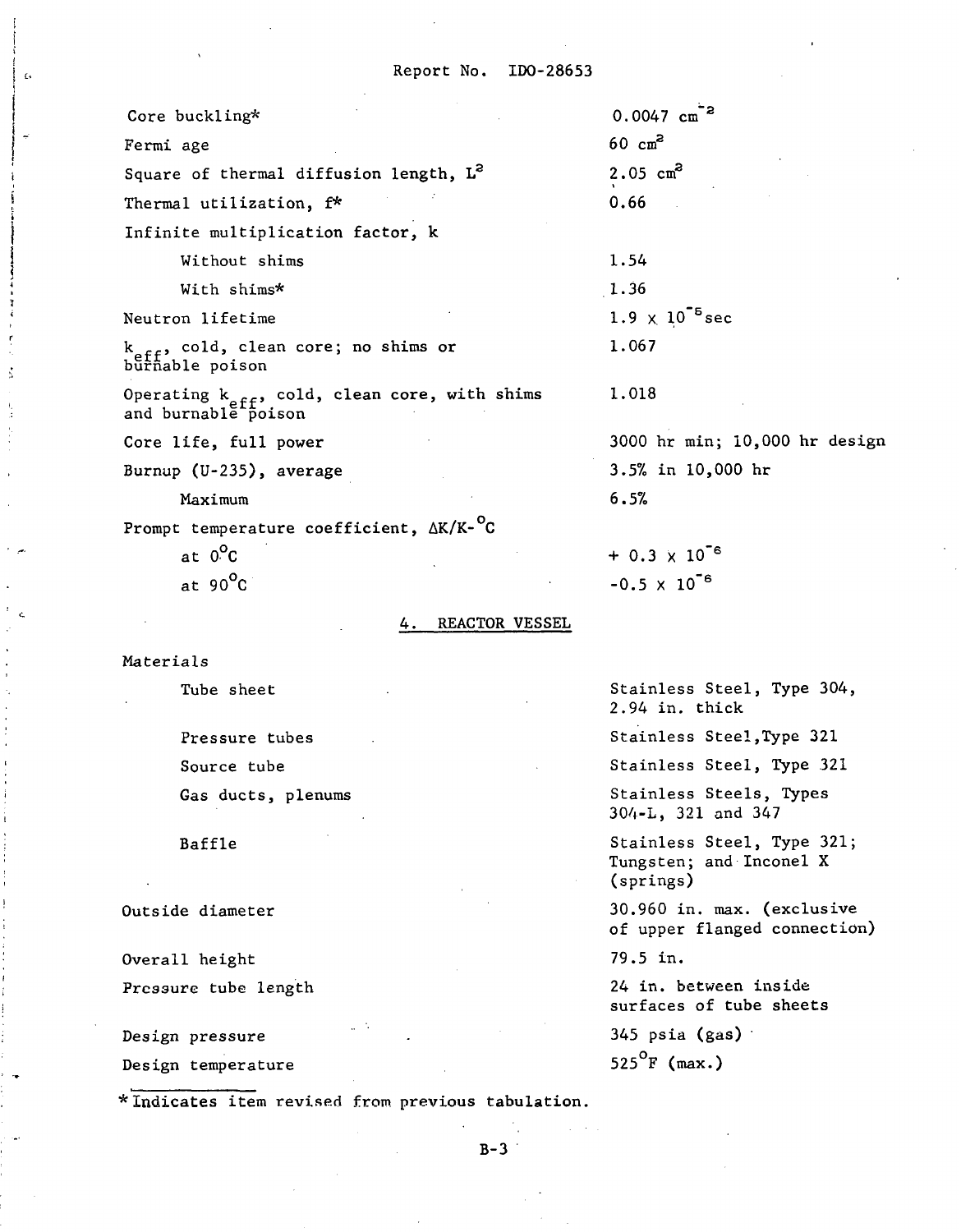Wall thicknesses

Source tube

### 5. REFLECTOR

Composition, top

bottom

radial

Total heat generation Maximum power density

### 6. BIOLOGICAL SHIELDING

Composition

Tubes 0.020 in.; plenum 2.12 in. min 0.020 in. wall thickness; 6.500 in. OD

Q.

2 in.  $H_2O$ ; 4.5-5.0 in.<br>stainless steel; 1.5 in. W

3-4 in. stainless steel; 3 in. W

1.8 in. Pb; 2 in. W; 180° segment 4 in. Pb; 180<sup>0</sup> segment

 $6 \times 10^5$  Btu/hr

360 Btu/hr-in. $3$ 

 $3-1/2$  to 4 in. lead and tungsten plus 30 in. of borated water (2 wt% boric acid)

# 7. CORE (EXCLUDING REFLECTOR)

| Diameter*                                                        | 21.54 in. equivalent                                           |
|------------------------------------------------------------------|----------------------------------------------------------------|
| Height                                                           | 22 in.                                                         |
| Number of fuel elements                                          | 61                                                             |
| Number of coolant passages                                       | 61                                                             |
| Number of coolant passes                                         | 1                                                              |
| Type of geometry of fuel elements                                | Cluster of 19 pins (18 fueled)                                 |
| Cold, clean critical mass, U-235 no shims,<br>no burnable poison | 37 kg                                                          |
| U-235 loading                                                    | 49 kg                                                          |
| Enrichment, inner 6 pins                                         | 93% U-235 as UO <sub>2</sub>                                   |
| Outer 12 pins                                                    | 31 vol% $U02$ , 93% enriched<br>$U-235$ , 69 $\bar{v}$ ol% BeO |
| Core composition                                                 |                                                                |
| Materials                                                        | Volume <sub>%</sub>                                            |
| $\mathrm{U0}_{2}$                                                | 4.3                                                            |
| BeO                                                              | 3.3                                                            |
| Stainless steel<br>പ്രധാനം വലിപ്പി പക്ഷ<br>. <del>. .</del>      | 3.6                                                            |

\*Indicates item revised from previous tabulation.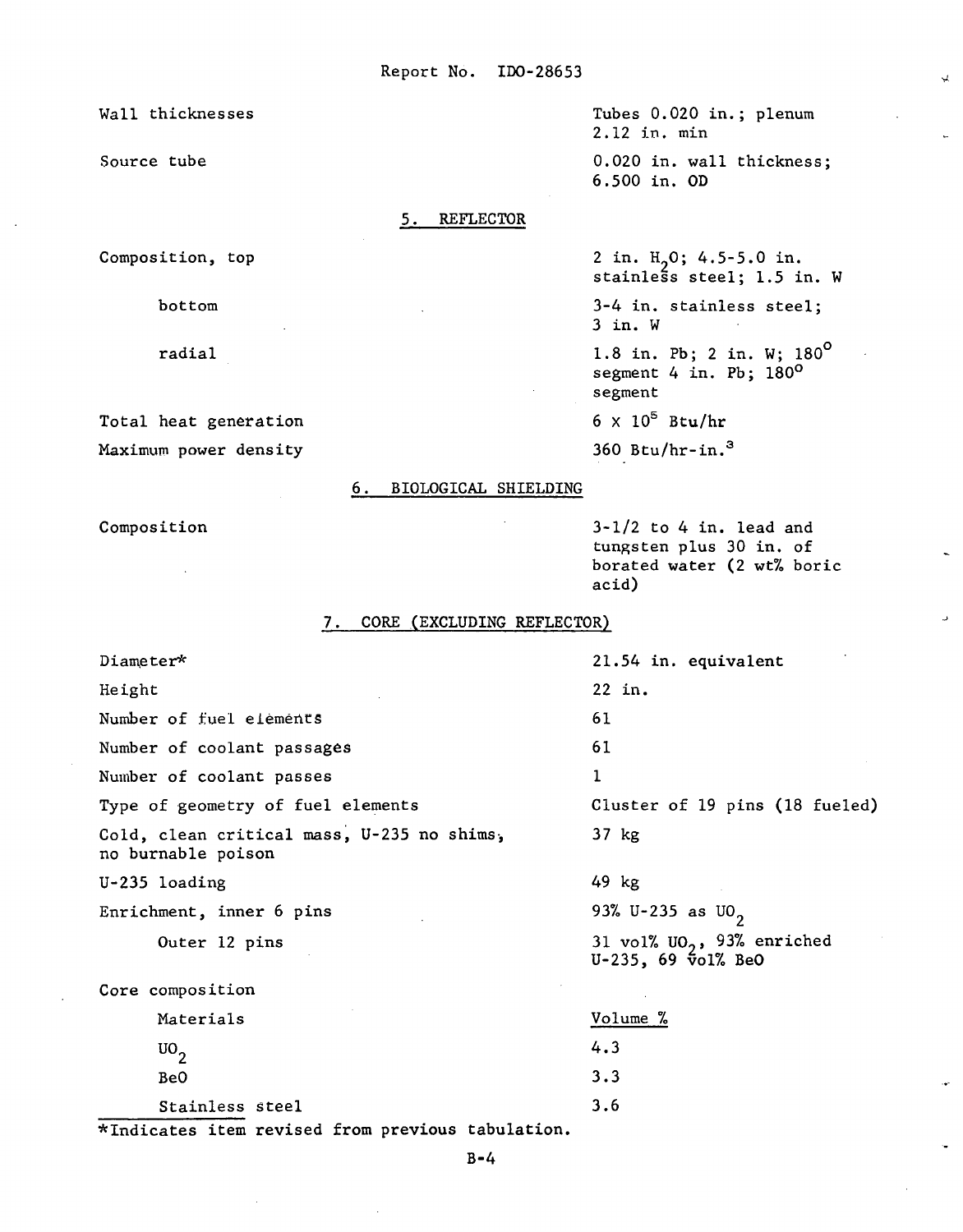| Materials (continued) | Volume %           |
|-----------------------|--------------------|
| Hastelloy X           | 7.0                |
| $H2$ O                | $\epsilon$<br>58.6 |
| Insulation            | 7.0                |
| Gas void              | 16.2               |
| Total                 | 100.0              |

#### FUEL ELEMENT

Dimens ions 1.72 in. OD x 32 in. Fuel material

Number of pins per element\*

Pin outside diameter 0.241 in. Pin cladding material example of the Hastelloy X Pin cladding wall thickness 0.030 in. Pin spacer Heat transfer material (pin internal) Pellet diameter Type burnable poison

BeO-UO<sub>2</sub> (outer pins);<br>UO<sub>2</sub> (inner pins) 19 (12 with 70 wt% UO<sub>2</sub> in BeO; 6 with 100 wt%  $\mathsf{U6}_3$ ; 1 empty) 0.040 in. OD Hastelloy wire He

0.176 in. (nominal) Cadmium Reactivity worth of burnable poison 0.5% at startup

### 9. CONTROL ELEMENTS

Type Tapered blades Locat ion Moderator Number: Shim blades  $3$  pairs  $(3$  actuators) Safety blades 2 pairs (2 actuators) Regulating blades 1 pair (1 actuator) Absorber material: Safety and shim blades 5 wt% Cadmium-15 wt% Indium-80 wt%. Silver Dimensions (each blade)  $4 \times 9 \times 0.25$  to 0.62 in. Regulating blades stainless steel Dimensions (each blade) 4 x 9 x 0.25 to 0.62 in.

Cladding material None

\*Indicates item-revised from previous tabulation.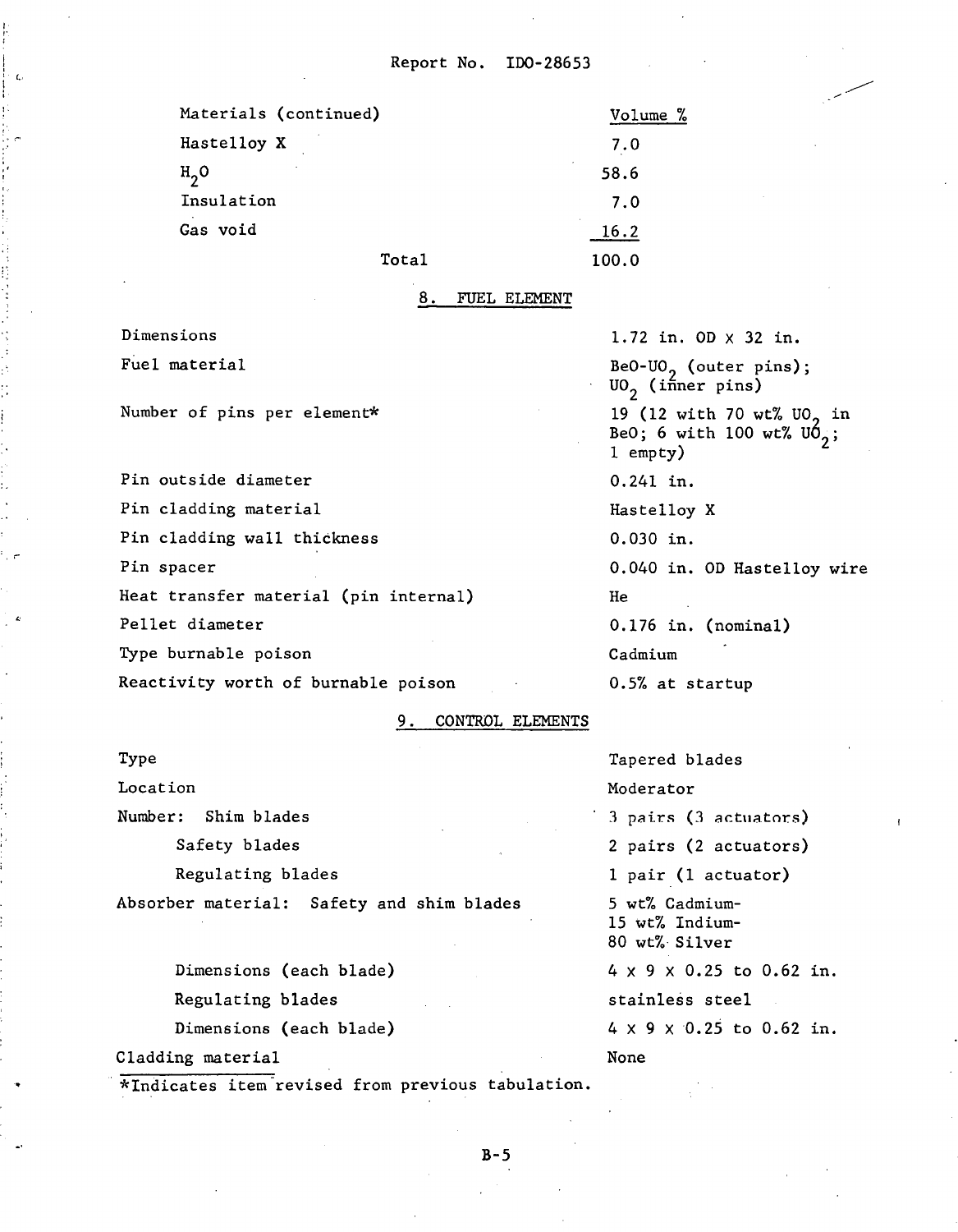Reactivity worth of control elements:

Safety and shim rods (each)\*

. Regulating rods\*

Total (6  $\text{rods}$ )\*

Actuating time for regulating blade:

Drive

Scram

Safety and shim actuator:

Drive

Scram

1.58% AK/K  $0.45% \Delta K/K$  $7.4% \Delta K/K$ 

13.3 sec for full insertion or withdrawal

 $0.35$  sec (max) for full insertion from signal

4.0 min for full insertion or withdrawal

0.35 sec **(rnax)** for full inscrtion from scram signal

## 10. MODERATOR

Type Reactor inlet temperature

Reactor outlet temperature Pressure Flow rate Type of flow circulation Purlcy: Total solids

Resistivity

Water  $180^{\circ}$ F  $190^{\circ}$ F 30 psi max. 300 gpm Forced

1 PPm  $10^5$  X  $10^6$  Btu/hr

 $0<sub>2</sub>$ 

11. REACTOR WORKING FLUID FLOW

| Working fluid                         | 99.5 vol% $N_2$ + 0.5 vol% |
|---------------------------------------|----------------------------|
| Reactor inlet temperature             | 800°F nominal              |
| Reactor mixed mean outlet temperature | $1200^{\circ}$ F max.      |
| Average velocity in core              | 160 $ft/sec$               |
| Maximum velocity                      | 180 $ft/sec$               |
| Inlet pressure                        | $315$ psia (max)           |
| Core $\Delta P$                       | $15$ psi                   |
| Reactor $\Delta P$                    | 22 psi                     |
|                                       |                            |

\*Indicates item revised from previous tabulation.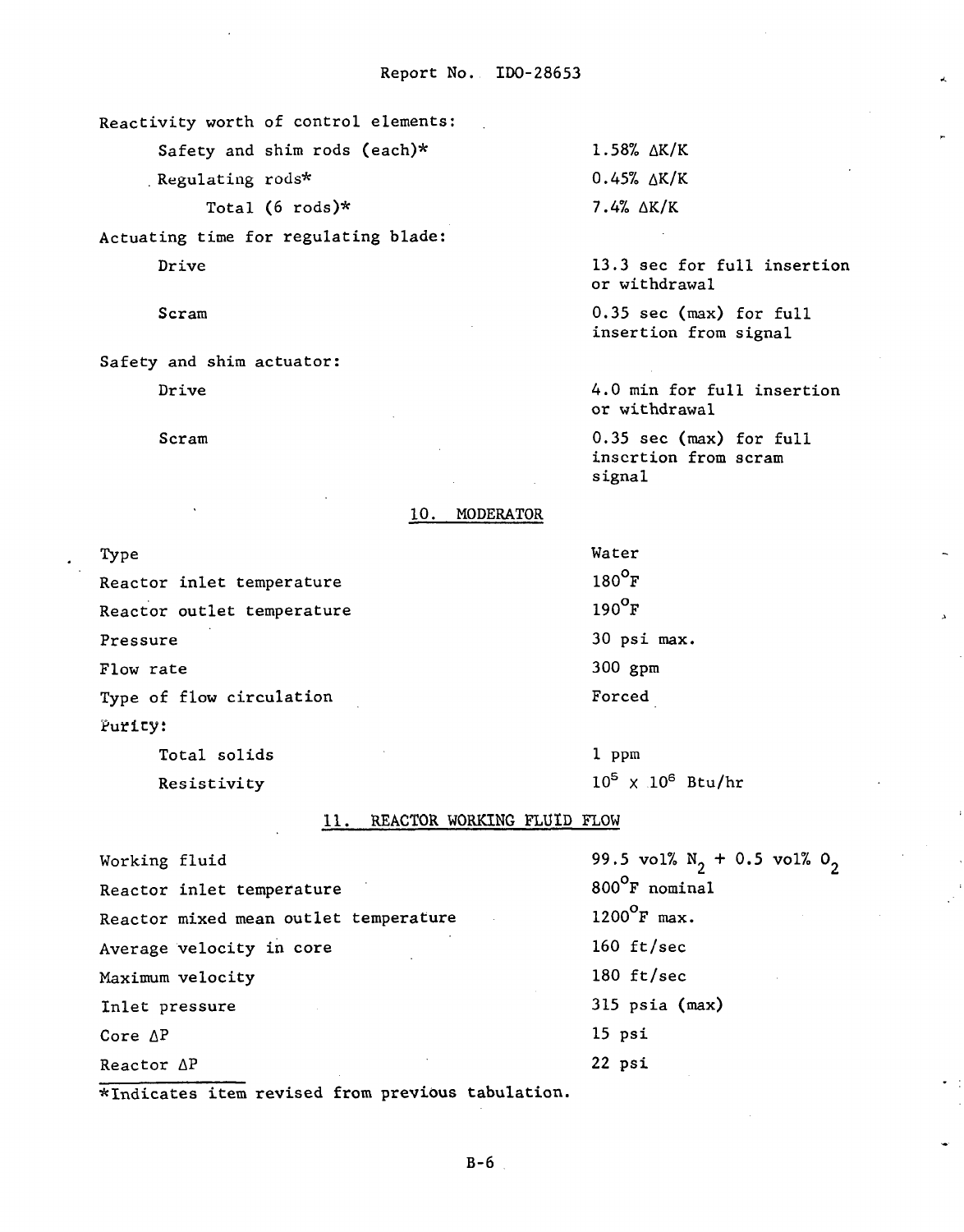# 12. POWER CYCLE

| Type                                                                 | Brayton cycle with<br>regeneration |
|----------------------------------------------------------------------|------------------------------------|
| Total volume of working fluid system                                 | 120 $ft^3$                         |
| Total system working fluid inventory full<br>load at $100^{\circ}$ F | 52 lb                              |
| Working fluid transit time                                           | $2.0$ sec                          |
| Cycle characteristics ( $100^{\circ}$ F ambient temp.)               |                                    |
| Net power, kw                                                        | 350                                |
| Reactor inlet, <sup>O</sup> F                                        | 781                                |
| Turbine inlet, <sup>O</sup> F                                        | 1193                               |
| Compressor inlet, <sup>O</sup> F                                     | 133                                |
| Compressor inlet, psia                                               | 116                                |
| Compressor outlet, psia                                              | 321                                |
| Reactor inlet, psia                                                  | 314                                |

# 13. TURBINE-COMPRESSOR SET

|                                  | Stratos T-C Set     | Clark T-C Set                                  |
|----------------------------------|---------------------|------------------------------------------------|
| Speed, rpm                       | 18,338              | 22,000                                         |
| Turbine stages                   | $\overline{2}$      | 2 <sub>1</sub>                                 |
| Turbine rotor material           | Incoloy 901         | A-286 (first stage)<br>AISI 422 (second stage) |
| Turbine blade material           | $Inco$ 713          | $M - 252$                                      |
| Turbine stator blade<br>material | Inconel             | N 155 or 19-9 DL                               |
| Expansion ratio                  | 2.38                | 2.42                                           |
| Compressor stages                | $\overline{c}$      | 11                                             |
| Compressor material              | AL 355 T71          | 403 stainless steel                            |
| Rotor shaft                      | SAE 4340            | SAE 4340                                       |
| Compressor ratio                 | 2.72                | 2.765                                          |
| Case material                    | 304 stainless steel | 304 stainless steel                            |
| Seals                            |                     |                                                |
| at journals                      | Buffered labyrinth  | Buffered labyrinth                             |
| Interstage                       | Plain labyrinth     | Plain labyrinth                                |
| Shaft                            | Buffered labyrinth  | Double "L" ring seal<br>oil buffered           |

Bearings

ţ.  $\bullet$ 

 $\bar{\nu}$ ¥,

i

İ.

P

Journa 1

 $\overline{B}$  - 7

.Plain babbitt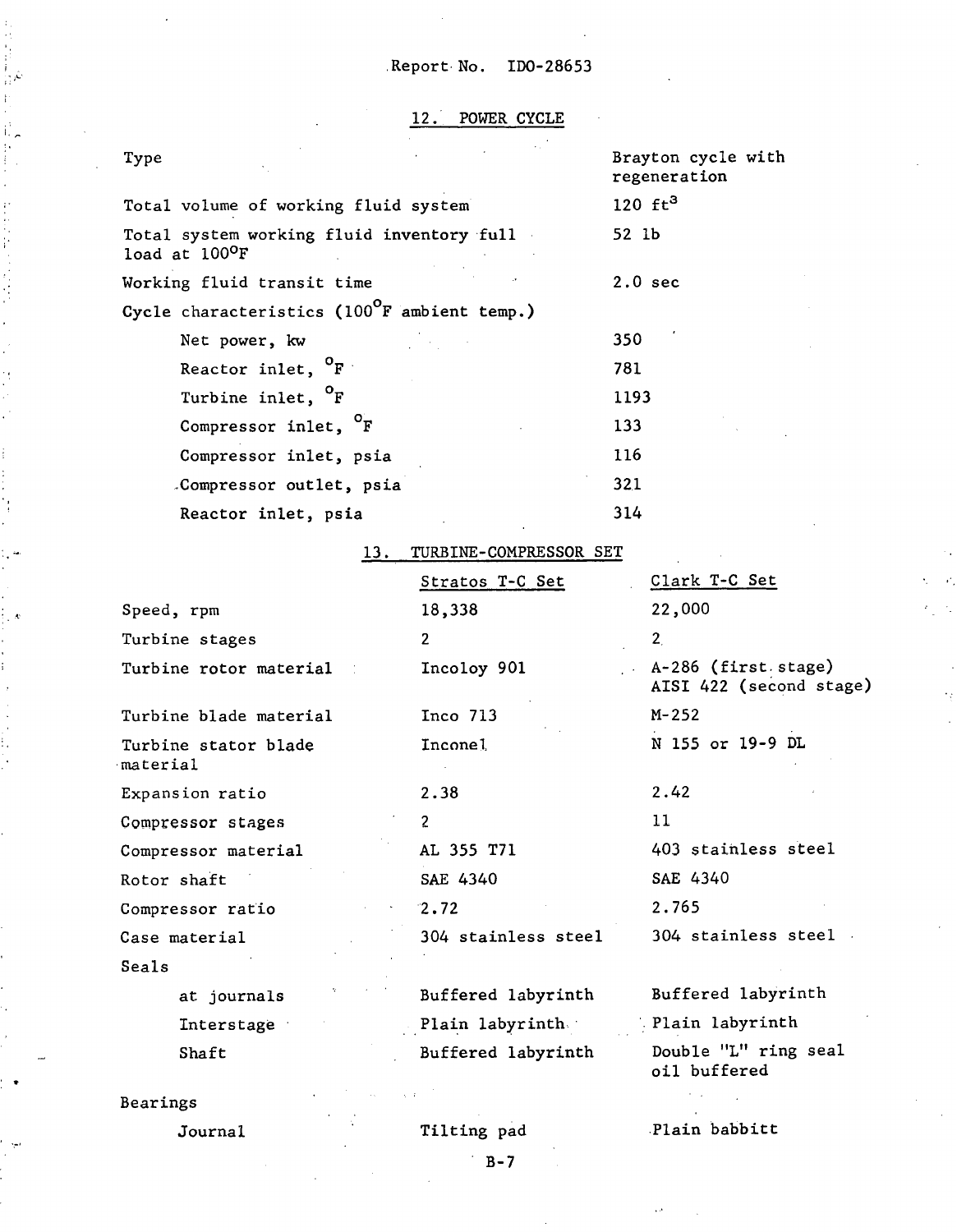Thrust

Support

Stratos T-C Set Clark T-C Set

Kingsbury type Kingsbury type (in low pressure area)

Overhung turbine Turbine and compressor supported between bearings

is.

14. ALTERNATOR

Output

| Rating            | 750 KVA 3 Ø, 60 cycle |
|-------------------|-----------------------|
| Voltage           | 2400/1600 V           |
| Rotor shaft speed | 1800                  |
| Diameter, maximum | 36 in.                |
| Length            | 54 in.                |
| Weight            | 5000 1b               |

# 15. RECUPERATOR

| Length (including insulation)           | $. 81$ in.                 |
|-----------------------------------------|----------------------------|
| Outside diameter (including insulation) | 49.25 in.                  |
| Headers                                 |                            |
| High pressure inlet                     | 8 in.                      |
| High pressure outlet                    | 8 in.                      |
| Low pressure inlet                      | 20 in.                     |
| Low pressure outlet                     | 14 in.                     |
| Effectiveness                           | 78.4                       |
| Pressure loss                           |                            |
| High pressure $\Delta P/P$              | 2.1%                       |
| Low pressure $\Delta P/P$               | 1.25%                      |
| Type                                    | Shell and tube regenerator |
| Tubes                                   | 4 passes X 840 tubes       |
| Shell                                   | 1 pass                     |
| Surface                                 | External fins              |
| Materials                               | 300 series stainless steel |
|                                         |                            |

# 16. PRECOOLER, MODERATOR COOLER AND OIL COOLER ASSEMBLY

Dimensions :

| Length, overall | 166 15/16 in.          |
|-----------------|------------------------|
| Precooler       | $122 \frac{5}{16}$ in. |

 $B - 8$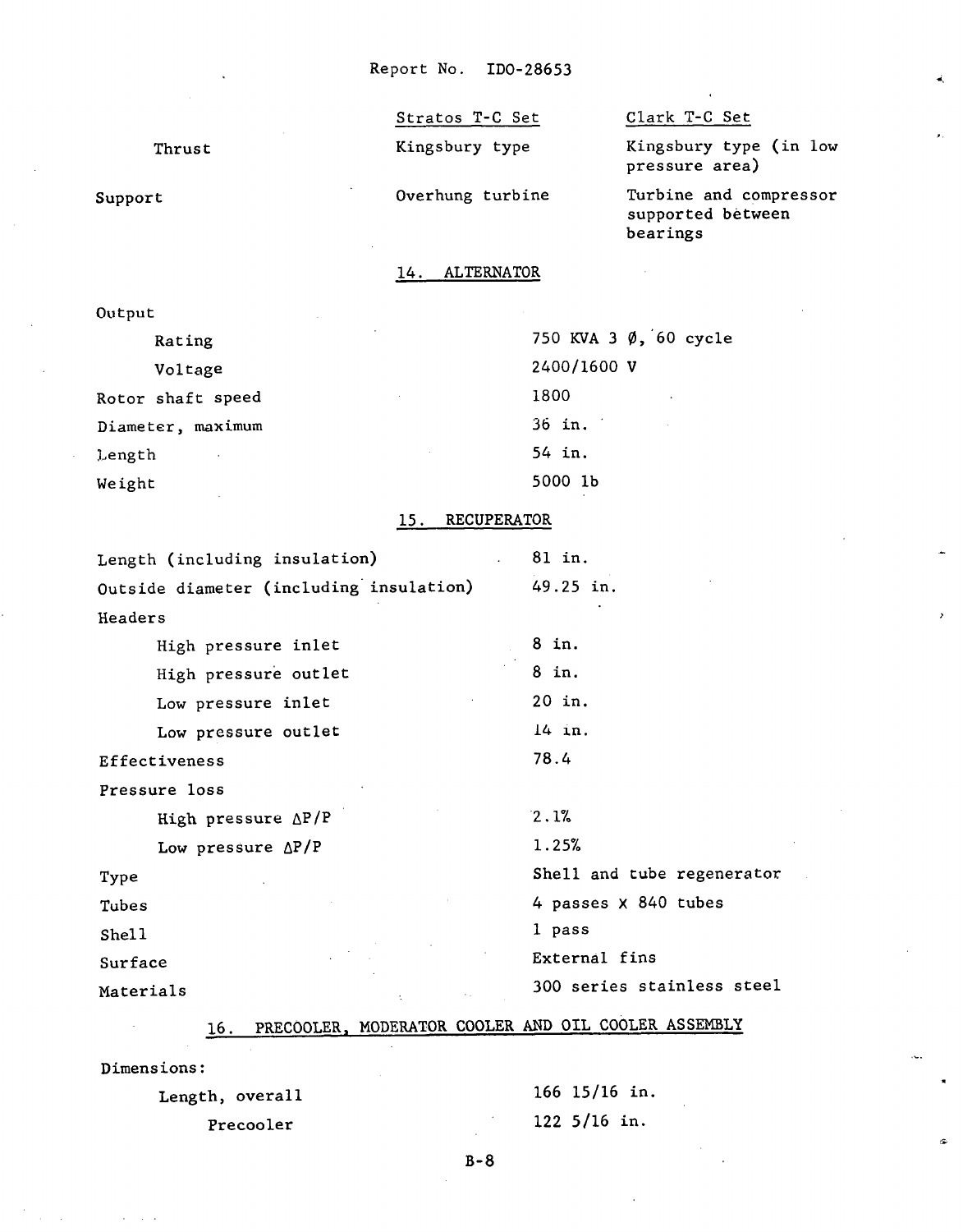Moderator cooler Oil cooler Width Thickness, overall

Core

Fans and plenums

Material

Tubes and fins

Headers

Weight

Precooler:

Header, inlet Header, outlet Effectiveness Total  $\Delta P/P$ Air flow **Type** Tubes

Surface

Moderator cooler:

Headers, inlet and outlet Total AP

Water temperature

In

Out

Air flow

**='Y** pe

Tubes

Surface

Out :

Oil cooler:

Conaections, inlet and outlet Total AP Oil temperature In

11 5/16 in. 113 in. 32 in. 15 in. 17 in.

32 1/8 in.

Series 1100 aluminum Series 2219 aluminum 6500 lb

One, 14 in. One, 10 in. 92.2% 1.69% 247,500 lb/hr Fin fan air-to-gas exchanger 1105 tubes, single pass Internal and external fins

4 in. 2.77 psi

 $190^{\circ}$ F  $180^{\circ}$ F 73,250 lb/hr Fin fan air-to-water exchanger 88 tubes per pass, three passes External fins

1 1/2 in. 9.38 psi

 $180^{\circ}$ F  $150^{\circ}$ F